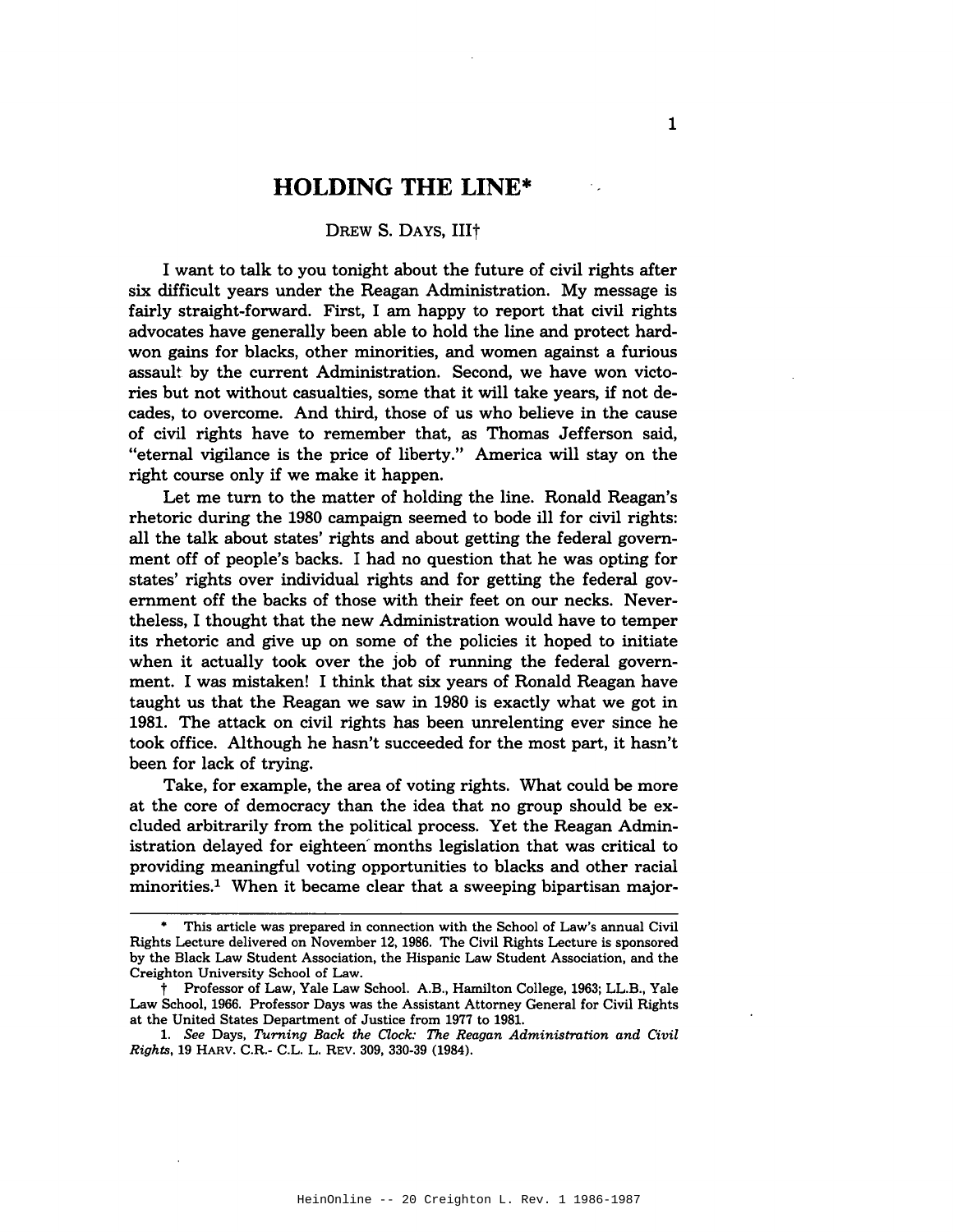ity in the Congress was committed to enacting the Voting Rights Act Amendments of 1982,<sup>2</sup> President Reagan sought to claim credit for this great advance. More recently, the Reagan Justice Department tried to undermine this new law when it was challenged by North Carolina in the Supreme Court. But the Court, aided by a brief signed by both Democrats and Republicans in Congress taking the side of black voters, roundly rejected the Justice Department's arguments.3

On the question of school desegregation, the Administration has tried to characterize its position as one of opposition to busing, not to desegregation itself. But the record belies that claim. It has tried in every way possible to weaken the law and the practices of prior administrations directed toward finishing the job *Brown v. Board of Education* <sup>4</sup> began in 1954. For example, switching sides in a case that arose when we [members of the Carter Administration] were in office, Reagan Administration lawyers argued unsuccessfully in the Supreme Court against efforts by Seattle and several other cities in the State of Washington to implement *voluntary* school desegregation plans. And you may remember the *Bob Jones University* case where the current Administration again switched sides to support tax exemptions for a school that for many years barred blacks entirely and then admitted them only on highly restrictive terms not applicable to whites. In both cases, the Supreme Court saw the Reaganites' claims for what they were -- attempts to turn back the clock -- and flatly rejected them.5

Employment discrimination, however, has been the area where this Administration has made its most sustained challenge to existing law and judicial precedent. In essence, what they claimed upon taking office was that goals, timetables or quotas could not be imposed upon employers to remedy even the most egregious and longstanding cases of discrimination against blacks, other minorities, and women in the workplace. Contrary to the position taken by every federal appellate court that had considered this issue, they contended that only "actual, identified victims" of discrimination could benefit from findings that an employer violated federal law. Under their theory, an employer could deny blacks jobs, promotions or other benefits for years. But once he got caught, all he would have to do was stop discriminating; he wouldn't have to hire or promote any specific number

<sup>2.</sup> Voting Rights Act Amendments of 1982, Pub. L. No. 97-205, 96 Stat. 131 (1982) (codified in scattered sections of 42 U.S.C.).

<sup>3.</sup> Thornburg v. Gingles, 106 S. Ct. 2752 (1986).

<sup>4.</sup> 347 U.S. 483 (1954).

<sup>5.</sup> Bob Jones Univ. v. United States, 461 U.S. 574 (1983); Washington v. Seattle School Dist., 458 U.S. 457 (1982).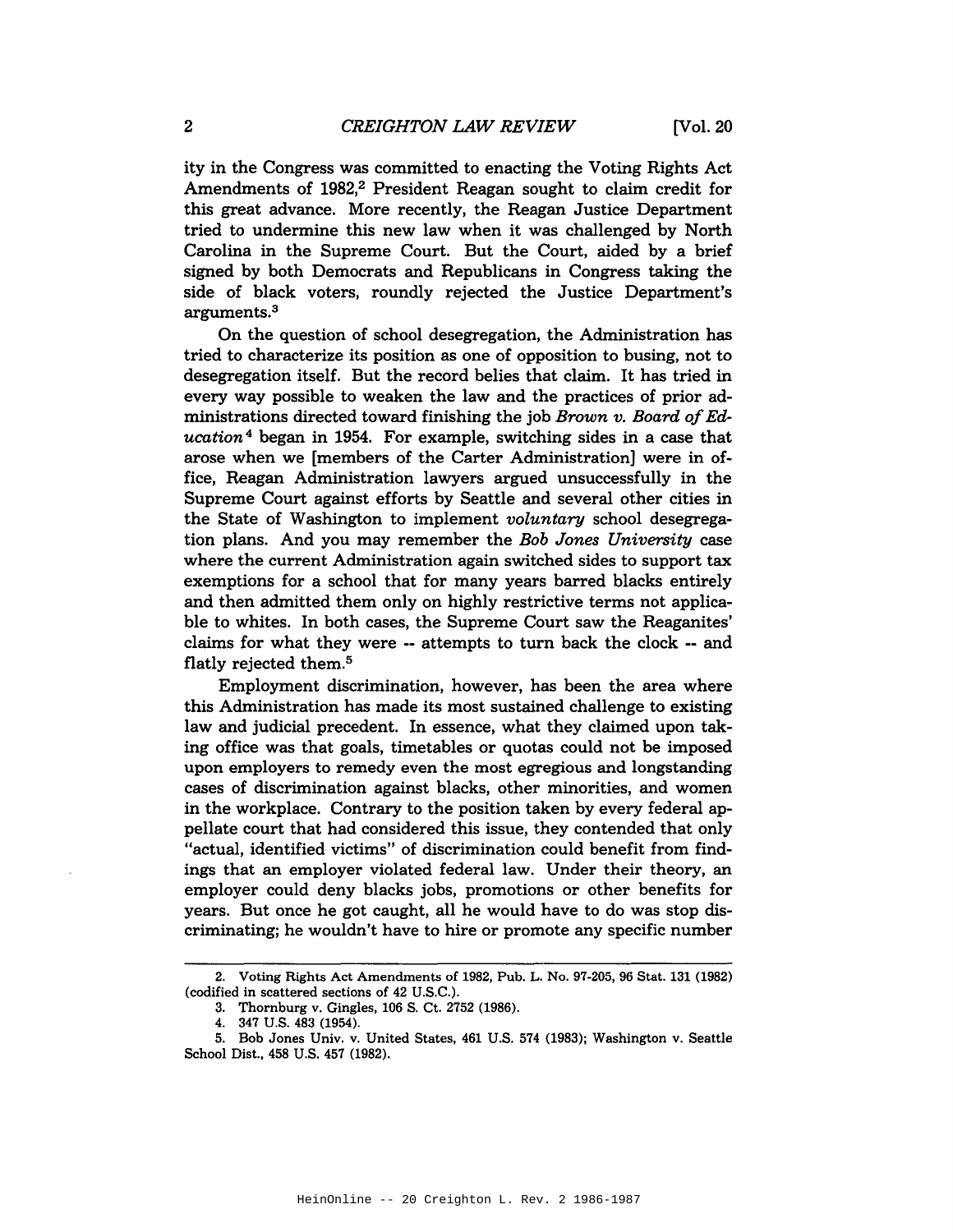1986] *CIVIL RIGHTS* 3

of blacks unless they could show that they were courageous or crazy enough to have applied for positions years ago when there wasn't the slightest chance that they would get a favorable response. Of course, this approach represents a windfall for the employer. As long as blacks who applied have died, moved away or got other jobs, he is free to use merely "good faith efforts" to comply with the law. The Justice Department has pushed this argument everywhere: in the Supreme Court, as well as before federal trial and appellate courts. In one case, involving the Birmingham, Alabama police and fire departments, the Administration switched sides from working with blacks seeking redress for the history of employment discrimination there (the position of the Carter Administration) to joining whites trying to undermine an agreement that was providing blacks with jobs. The federal trial judge rejected the Justice Department's position.6 And the Supreme Court, in two cases decided last July, from New York and Cleveland, did likewise.7 In fact, seven of the nine justices acknowledged that remedies for employment discrimination did not have to be limited to "actual, identified victims" of the illegal practices.<sup>8</sup> The only bright spot in the Administration on the question of goals and timetables is the Department of Labor, under Secretary Bill Brock. For some time now, he has resisted pressure from the Department of Justice to abandon such remedies as part of Labor's enforcement of its program prohibiting discrimination by government contractors.9 The recent Supreme Court decisions should strengthen Secretary Brock's hand in this regard.

The Administration's efforts to appoint or promote people with an antagonism toward civil rights have also run into trouble in Congress. My successor, William Bradford Reynolds, who, as Assistant Attorney General for Civil Rights, has been the Administration's "point man" on anti-civil rights initiatives, was rejected by the Senate for a higher post in the Department of Justice to which the President nominated him at the urging of Attorney General Meese. He was rejected, I believe, because Senators on both sides of the aisle found appalling his disrespect for legal precedent and lack of candor during his confirmation hearings. Jeffrey Zuckerman, President Reagan's nominee to be general counsel of the Equal Employment Opportu-

/'

*<sup>6.</sup> In Re* Birmingham Employment Litig., 39 Fair Empl. Prac. Cas. (BNA) 1431 (N.D. Ala. 1985).

<sup>7.</sup> Local 28, of the Sheet Metal Workers, Int'l Assoc. v. EEOC, 106 S. Ct. 3019 (1986) (New York); Local 93, Int'l Assoc. of Firefighters v. City of Cleveland, 106 S. Ct. 3063 (1986).

<sup>8.</sup> Only Chief Justice Burger and Justice Rehnquist rejected this position.

<sup>9.</sup> Exec. Order No. 11,246, 3 CFR 339 (1965).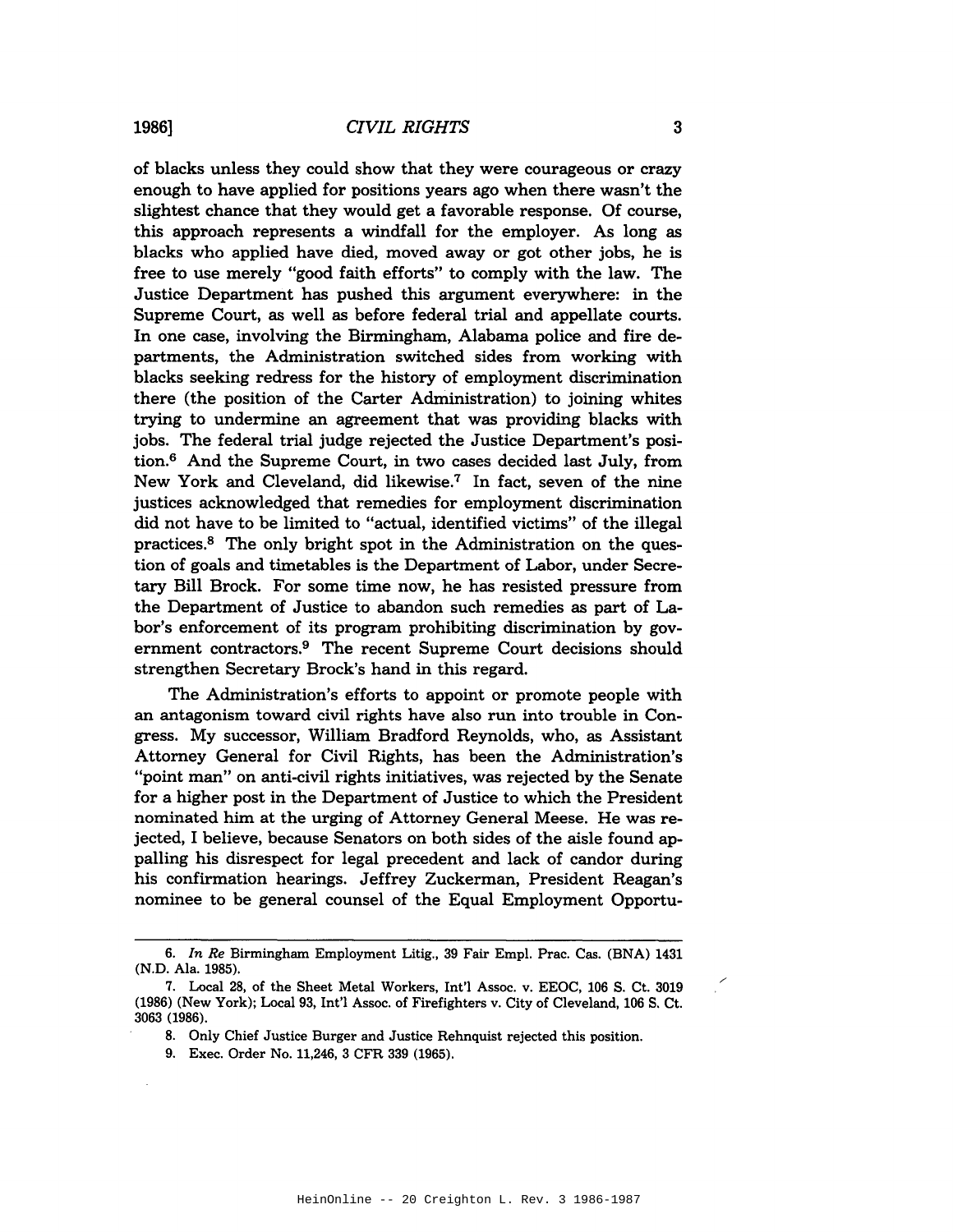nity Commission (EEOC) met a similar fate. Zuckerman raised Senate eyebrows when he admitted, among other things, that he had privately suggested that blacks and women could overcome discrimination by offering to work for lower wages than white male employees.<sup>10</sup> He also acknowledged that he had once written a memorandum to the Chairman of the EEOC, saying that he thought it was reasonable for a company making layoffs to dismiss employees who would receive retirement benefits, a position in clear violation of federal law. $11$  It is called age discrimination. Yet this same man was scheduled to become the head lawyer for an agency charged with enforcing laws *prohibiting* discrimination in employment based upon race, sex, or age!

However, as the foregoing discussion reflects, civil rights advocates have been engaged, with the exception of the Voting Rights Act Amendments, in a holding action. The climate has not been one in which civil rights initiatives stood much chance of succeeding. A case in point involves congressional efforts to overturn a Supreme Court decision in 1984 giving a very restrictive reading to a law prohibiting sex discrimination in education.12 Under the Supreme Court's view, a college could recieve federal funds for its physics department yet discriminate against female students in its athletics department without losing those funds so long as it didn't discriminate based upon sex in the physics department. Civil rights groups have been trying now for over two years without success to get the law amended to make clear that such sleight of hand by educational institutions is prohibited. Most of this delay can be laid at the feet of the Reagan Administration, which has taken the position that the restrictive Supreme Court decision applies not only to the law relating to sex discrimination but to other laws prohibiting discrimination based upon race, religion, age, and disability as well, and has opposed all proposals of meaningful reform. To give you some sense of how out of the mainstream the current Administration's view is, when I testified before the Senate supporting the reform, my statement was formally endorsed by not only other former Carter Administration officials but also by those from the Johnson, Nixon, and Ford Administrations. Exploiting this impasse, the Reagan Administration has taken the Supreme Court's ruling as an excuse to abandon scores of investigations into allegations of sex discrimination brought against educa-

<sup>10.</sup> Kurtz, *EEOC Nominee Faces Senate Critics,* Wash. Post, Mar. 5, 1986, at A4, col. 1.

<sup>11.</sup> Kurtz, *EEOC Nominee Running into Senate Opposition,* Wash. Post, Jan. 6, 1986, at All, col. 1.

<sup>12.</sup> Grove City College v. Bell, 465 U.S. 555, 557-62 (1984).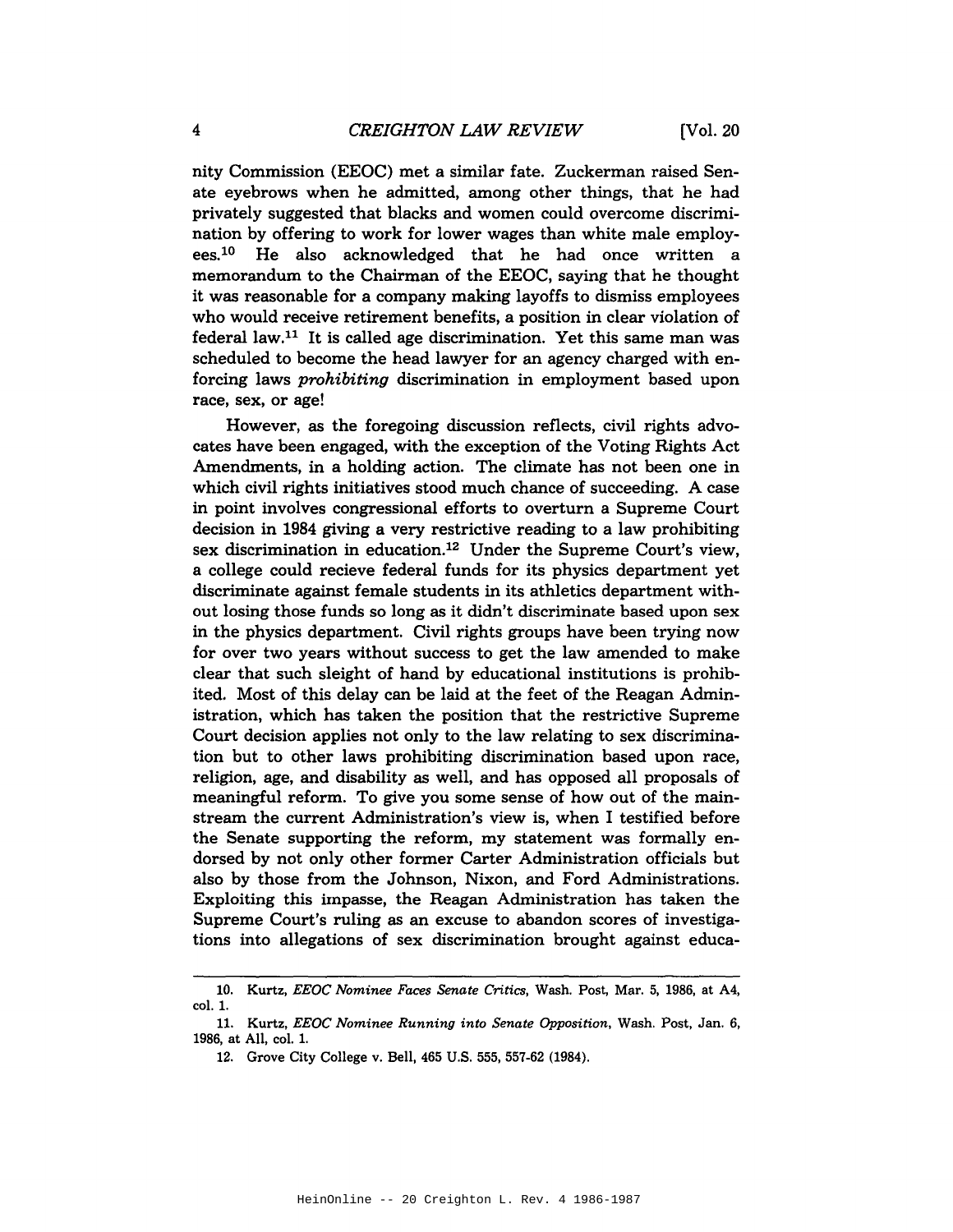tional institutions. Meanwhile, your tax dollars continue to flow to recipients engaged in questionable practices.

Moreover, as I mentioned in my introduction, the victories (or "non-losses," perhaps) have not been cost free. In a sense, I think we may have been winning the battles but losing the war over civil rights policy in this country. What do I mean? The Reagan Administration lawyers, despite flat rejections by the Supreme Court and other federal courts, have continued to press legal arguments that have very little chance of prevailing. And, Attorney General Meese and William Bradford Reynolds, particularly, continue to give speeches that are an embarrassment to any lawyer or layperson familiar with the Constitution and with our judicial system.

The Attorney General, for example, spoke in July, 198513 about the need for federal judges to respect the original intention of the framers of the Constitution without bothering to mention that we had a Civil War and that out of that war came several amendments, the thirteenth, fourteenth, and fifteenth to be exact, which were designed to protect blacks, among others, from violations of civil rights by state government. Of course, this omission should come as no surprise. The policies of his Department make clear that he is not interested in having courts be guided by the original intention of those who framed the Civil War Amendments. Of course, as a general proposition, who can quarrel with the idea that judges should be guided by the text of the Constitution and whatever other historical information is available to interpret that text? But that approach provides almost no assistance to judges faced with having to determine what phrases like "equal protection of the law" or "due process" mean in the context of concrete cases. The fifth amendment says that no person shall "be subject for the same offense to be twice put in jeopardy of life or limb." Does the reference to "or limb" in the double jeopardy clause suggest that we can put someone, at least once, at risk of having an arm or leg cut off as punishment for a crime? Is that what the Attorney General has in mind? The process of judging is far less mechanical than Mr. Meese would have us believe.

More recently, the Attorney General has unburdened himself on the question of the Supreme Court's authority.<sup>14</sup> Once again, some of the points he makes are unexceptionable. The Constitution is our supreme law; the Supreme Court *has* on occassion changed its mind

<sup>13.</sup> Address by Edwin Meese, III, Attorney General of the United States, Annual Meeting of the American Bar Association, in Washington, D.C. (July 9, 1985).

<sup>14.</sup> Address by Edwin Meese, III, Attorney General of the United States, Tulane University, in New Orleans, Louisiana (October 21, 1986).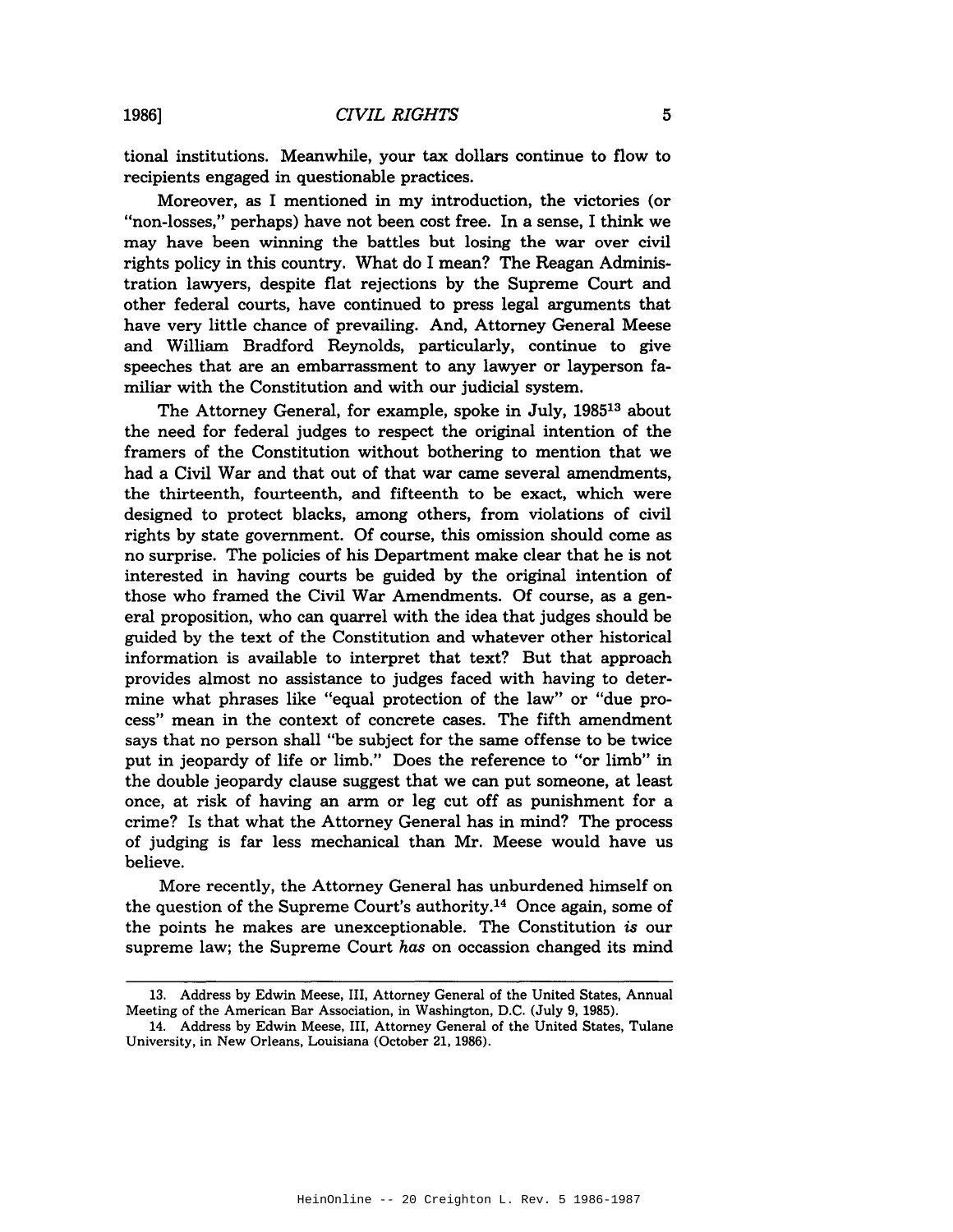about what the Constitution requires or permits; and the President and Congress *do* have the responsibility to conform their conduct to the Constitution. The rub comes, however, when Mr. Meese intimates that the President and Congress have the right to defy prevailing Supreme Court interpretations of the Constitution, or that Supreme Court decisions, since they technically bind only the parties before the Court, can be ignored by state and local officials even when their conduct is in blatant violation of a constitutional decision. In case anyone missed the radical nature of his thesis, the Attorney Genral used as his principal example the Supreme Court's decisions in 1958 ordering the Little Rock School Board to desegregate after President Eisenhower was forced to send in federal troops to ensure that nine black children could attend a previously all-white high school.<sup>15</sup> What he seems to be suggesting is that irrespective of the nature of Supreme Court decisions interpreting the Constitution, those not directly before the Court need not obey until they are sued and told explicitly by the Justices that their conduct is forbidden. What a prescription for anarchy! The fact of the matter, in any event, is that Mr. Meese does not really believe in the doctrine he publicly embraces. In 1984, for example, the Supreme Court decided that an affirmative action lay-off plan in Memphis, Tennessee violated federal law.<sup>16</sup> The Reagan Justice Department took that decision as the occasion to write over fifty municipalities and counties around the country to tell them that their programs were clearly illegal.

William Bradford Reynolds, for his part, has taken up the Attorney General's original intent argument and used it to criticize the one Supreme Court Justice who has been most effective in forging majorities prepared to reject the Reagan Administration's anti-civil rights positions.<sup>17</sup> Justice William Brennan, according to Reynolds, espouses a "theory that seeks not limited government in order to secure individual liberty but unlimited judical power to futher a personalized egalitarian vision of society."<sup>18</sup> This is Orwellian speech at its finest. No one familiar with Justice Brennan's record on civil rights and civil liberties would associate him with the target of Reynold's mindless attack.

Back to my point about losing the war. Meese and Reynolds are not stupid men. They both went to Yale and on to law school else-

<sup>15.</sup> Cooper v. Aaron, 358 U.S. 28, 28 (1958).

<sup>16.</sup> Firefighters Local Union No. 1784 v. Stotts, 467 U.S. 561, 565 (1984).

<sup>17.</sup> Address by William Bradford Reynolds, Assistant Attorney General of the United States, Civil Rights Division, University of Missouri School of Law, Columbia. Missouri (September 12, 1986).

*<sup>18.</sup> Id.*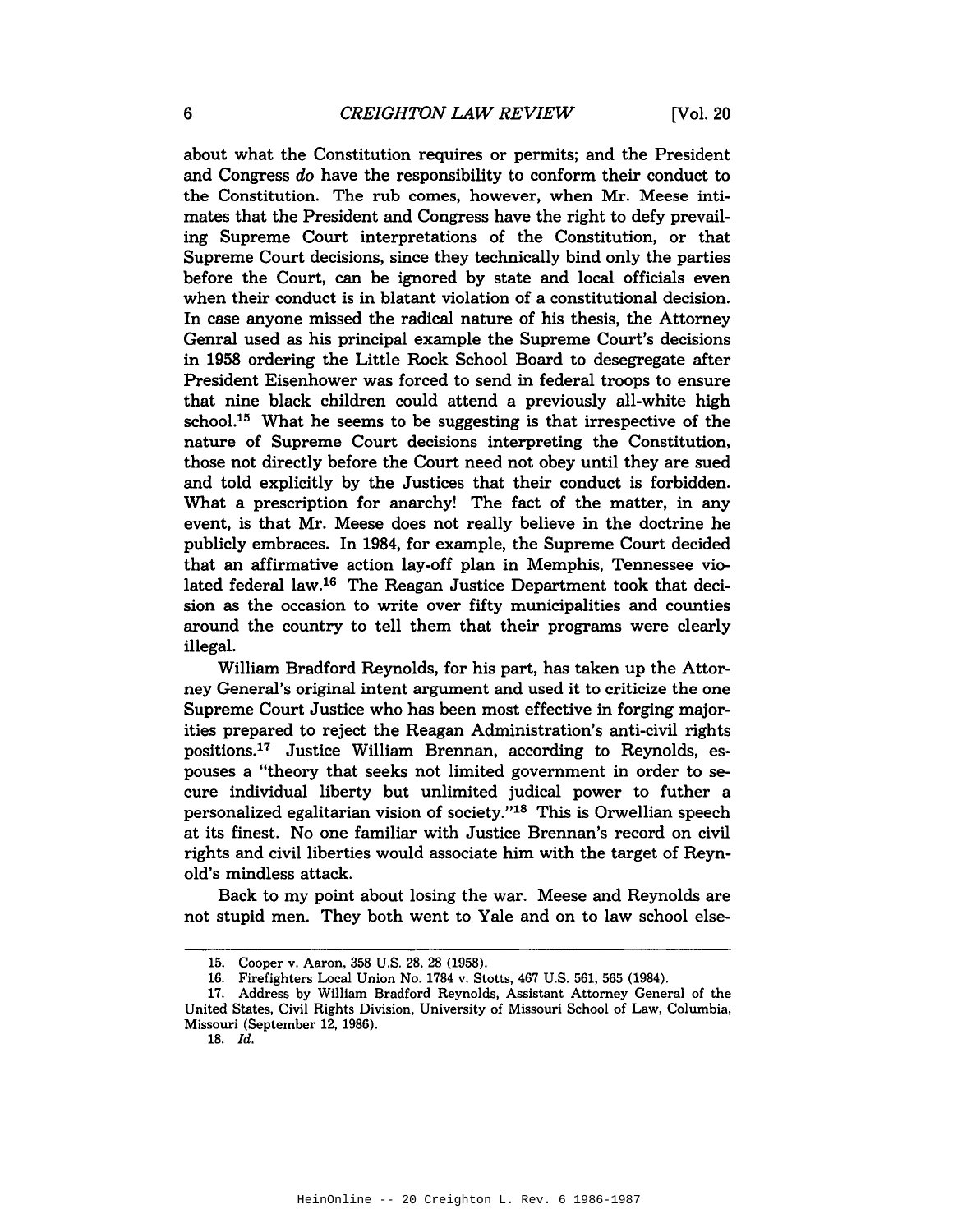where. I am certain they learned to read cases there and took courses in constitutional law. So, the question remains: why are they both engaged in such outrageous and unprofessional conduct? The answer, I think, is that they do not expect to win in the law courts in the near future. Rather, they hope to win in the court of public opinion and to transform the national debate in a way that will have consequences inside and outside of the courts with respect to civil rights policy long after they have left office. What the Reaganites want to see is a movement away from civil rights enforcement by the federal government and fewer laws protecting individual rights against governmental and private discrimination, in essence a "deregulation" of the civil rights enforcement machinery that took forty years to establish. I believe that their strategy is having some success, at least among whites, if a recent public opinion poll conducted by the Gallup organization for the Joint Center for Political Studies in Washington is any indication. When asked about what they regarded as the principal issues facing the country, blacks listed civil rights sixth, whereas whites listed it nineteenth. But even blacks have shown some shift on this point. In a similar 1984 poll, blacks placed civil rights third on the list. Some other comparisons are also interesting. When asked whether the federal government should make every possible effort to improve the social and economic positions of blacks and other minority groups, eighty percent of blacks but only twentyseven percent of whites thought government should help minorities. When asked whether government should spend more or less on social programs to aid the poor, eighty-six percent of blacks but only fifty-five percent of whites said government should spend more on social programs. Who knows what the figures will look like after two more years of the Administration's assaults?

I think we also have to take a hard look at what the Reagan Administration has done directly to civil rights enforcement agencies since it took office. The Civil Rights Division of the Justice Department, the Solicitor General's Office, and the Department in general, organizations once highly repsected as first-rate *legal* institutions by judges and private lawyers alike, have lost significant credibility because of the numerous "about-faces" they have done on constitutional and federal statutory matters, several of which I mentioned earlier. In the *Bob Jones University* case, for example, the Supreme Court took the unprecedented step of appointing an outside lawyer to argue the position against the school that the Reagan Justice Department had abandoned. The Department has been wounded internally as well by the departure of a host of able career lawyers who had found it possible, until Reagan took office, to work under Democratic and Republican Administrations alike without violating their profes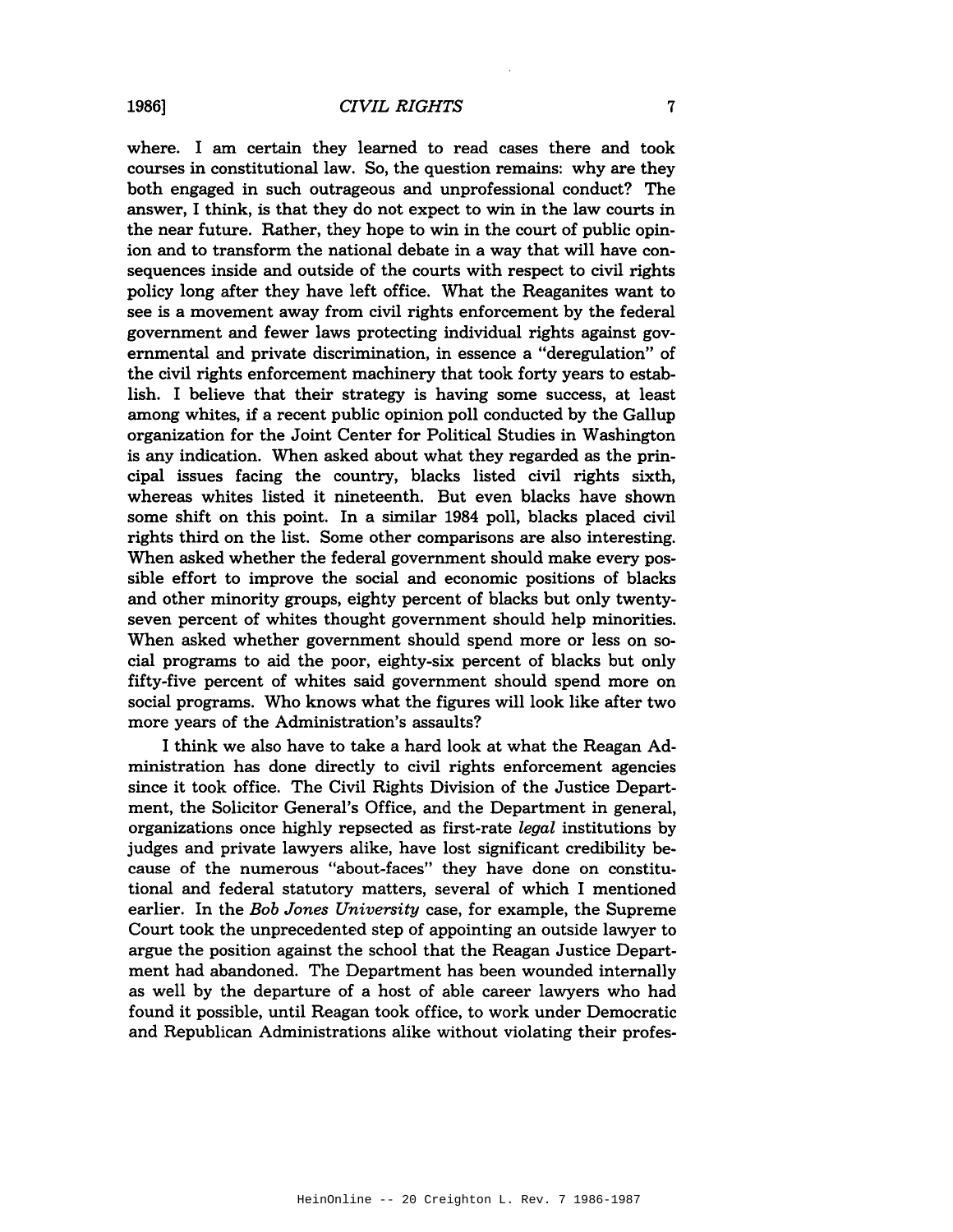sional standards. The effective functioning of the Department has been severely compromised by these departures. And, in my estimation, the absence of senior staff makes the Department a far less attractive career path for young lawyers seeking first-class training.

Other institutions have been similarly damaged. The United States Commission on Civil Rights is another casualty. From its creation in 1958 to 1981, the Commission provided invaluable oversight with respect to the civil rights enforcement performance of the federal government. It was bipartisan by statute and, as one who himself was stung on at least one occasion by Commission criticisms, I can attest that it had only one loyalty  $-$  civil rights  $-$  whatever Administration was in power. The Reagan Administration tried in its first term to destroy the Commission outright. However, Congress refused to let this happen. Today, the Administration has had its way, nevertheless. By appointing as chairman a man prone more to rhetorical bombast than to reason and by allowing the Commission to function in a climate of mismanagement and inefficiency, the Administration has brought this once dignified and important institution to the point where even civil rights advocates and their supporters in Congress think that it is beyond saving. Its budget has been drastically reduced and its staff decimated.

The EEOC's future is also uncertain. The Commission was given principal responsibility under the Civil Rights Act of 1964 for enforcing the federal law against discrimination in private employment based upon race, color, national origin, sex, and religion. In the Carter Administration its role was expanded to include responsibility for other laws against sex discrimination and for the Age Discrimination in Employment Act. Yet, in this Administration, on several occasions, the EEOC has been forced publicly to change its position on employment discrimination issues by Justice Department and White House officials. In one case,<sup>19</sup> the Commission was prohibited from filing a brief in court, even though it correctly stated the applicable law, because the position set out in the brief conflicted with Administration policy.. These incidents, as well as the Zuckerman nomination, have severely damaged its credibility.

All of this is sad. However, I think that the greatest casualty of the Reagan years has been the spirit of voluntariness that must be present if this country is ever going to put behind its legacy of racism, sexism, and other "isms" that have for so long kept large segments of our society out of the mainstream. Congress understood when it enacted our civil rights laws that the federal government, even aided by private civil rights organizations, would not be able to coerce every

<sup>19.</sup> Williams v. City of New Orleans, 729 F.2d 1554 (5th Cir. 1984).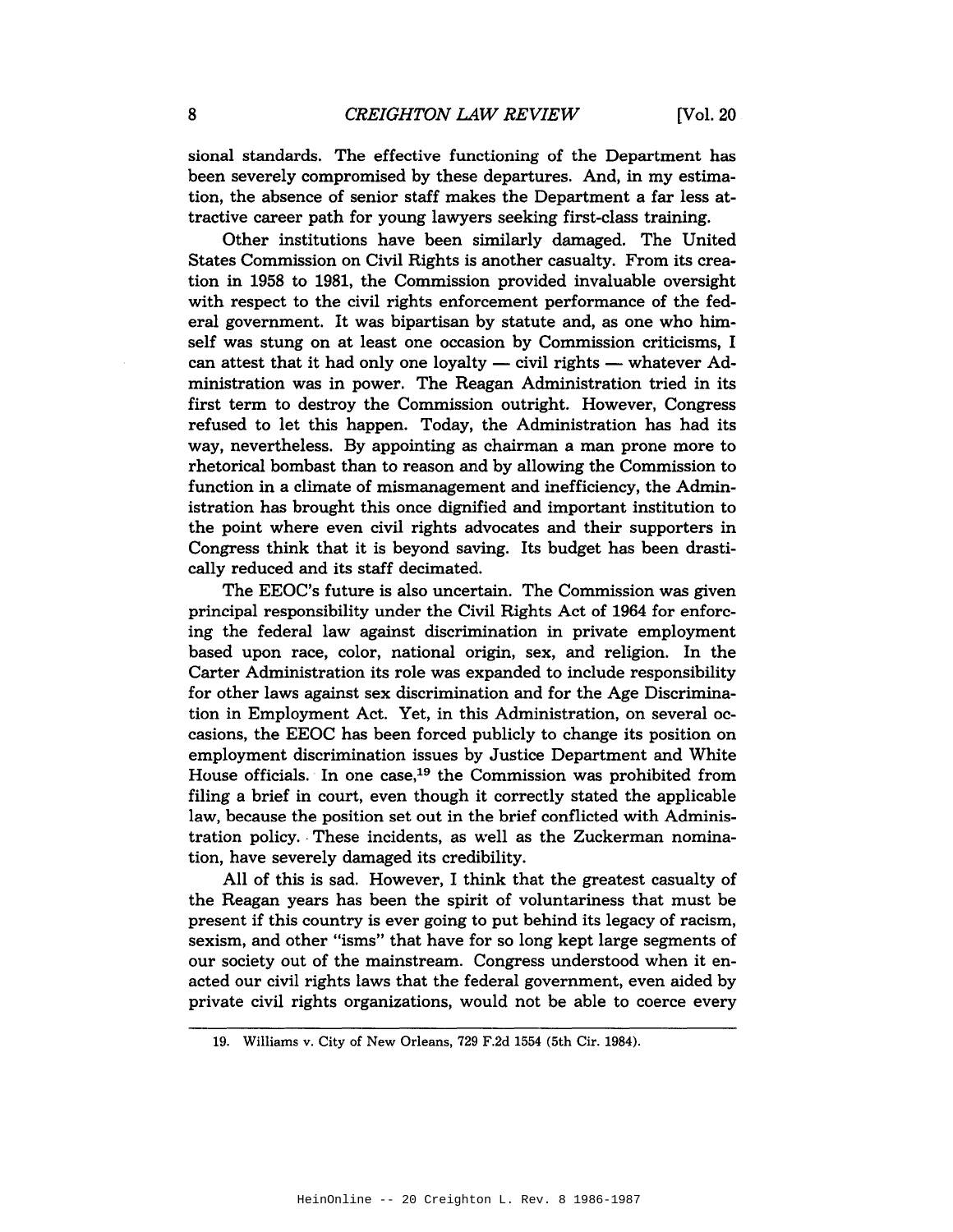discriminating institution in America into complying with those laws. Instead, it envisioned that vigorous enforcement against some offenders and open support by the government for self-initiated steps by institutions to address their own problems would foster an environment where voluntary solutions would become the principal response to discrimination. We worked toward this end in the Carter Administration. In contrast, Reagan officials have let it be known, particularly in education and employment, that they are prepared to sue insitutions that establish voluntary plans designed to improve the conditions of blacks, other minorities, and women. It will take years to convince people, after what the current Administration has done, that the government is not a foe but rather a friend of voluntary solutions to discrimination.

I realize that I have painted a rather bleak picture for you tonight. But all is not lost. I think that the return to the Senate of a Democratic majority means that civil rights advocates will find clearly more sympathetic leadership on the Judiciary and Human Resources Committees, among others, where the Republicans have done major damage in recent years. However, we should not forget two important things. First, the civil rights holding action could not have succeeded without the courageous leadership of important moderate Republicans. Second, some Democrats who will now be in charge of other committees have not been friends of civil rights. They often voted to support Reagan programs or nominees that were anti-civil rights. The lesson is that we must remain vigilant irrespective of which party controls the Senate. For I can assure you that the Reagan Administration intends to continue its efforts to undermine the victories we have won on voting rights and in employment, among others.

We have to take seriously what I referred to earlier as the Reagan Administration's attempt to win the war for civil rights in the court of public opinion. What this means, among other things, is that we have to do our homework and make certain when we urge that race-conscious remedies, like set-asides, for example, be adopted that we can back up our claims and that we can show that what we are seeking is a responsible solution to the problem we have identified. When we fail to take such precautions, we become sitting targets for attacks by Reagan officials who claim that what we seek is a racial spoils system in America.

I think that we also have to tend to the business of politics. Civil rights leadership is important. But we must take seriously electoral politics and send to city halls, to state houses and legislatures, and to Congress people dependent upon our *vote* not just our voice for polit